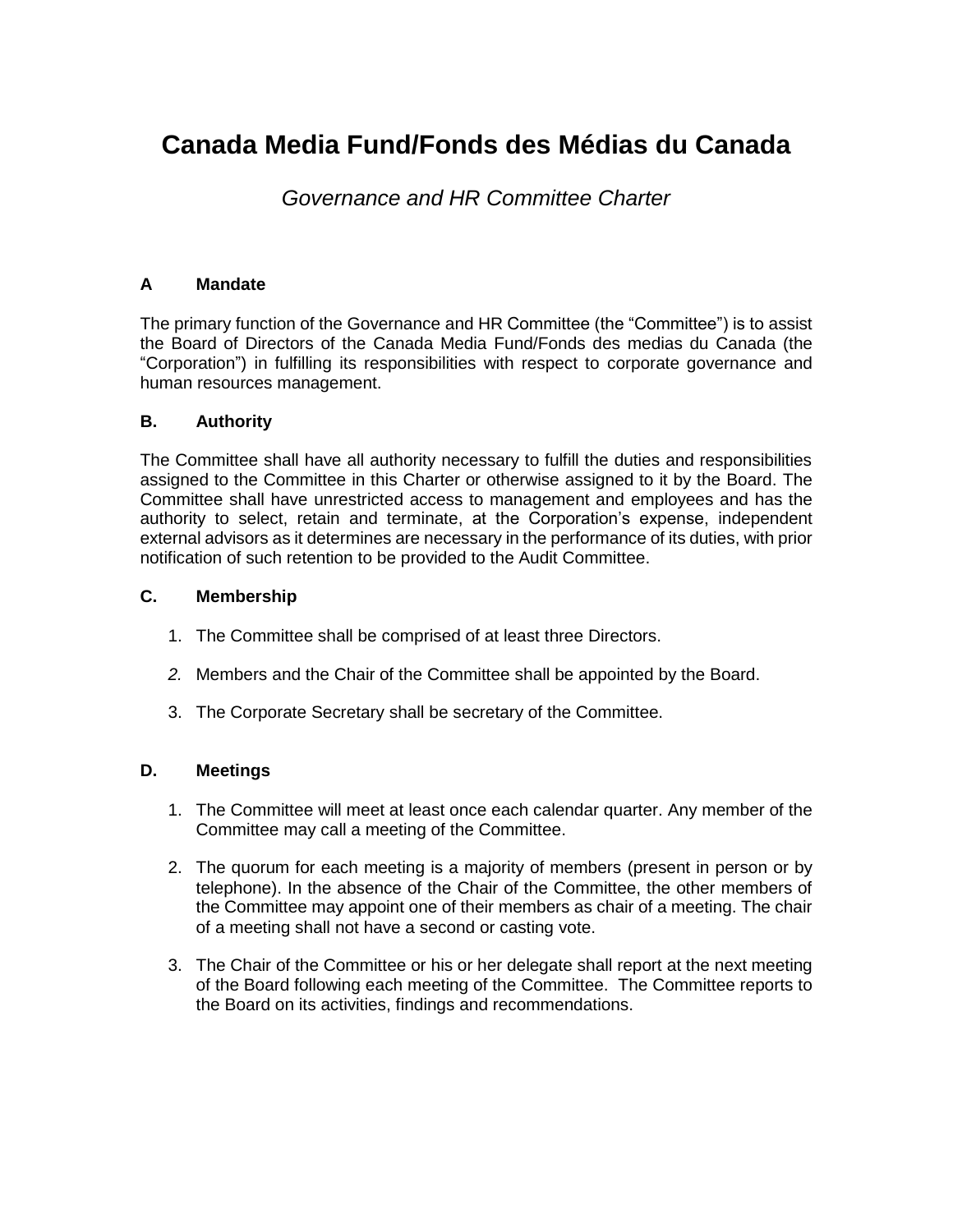- 4. The Chair of the Committee and the appropriate members of the Corporation's management, are responsible for developing the Agenda for the meetings. The Agenda and the related briefing materials will be provided in advance to the members to allow members an appropriate period of time to prepare for the meeting.
- 5. Each meeting will include an in-camera session without management present, unless the members of the Committee determine that this is not necessary.
- 6. The Committee will invite officers and employees of the Corporation, and outsiders with relevant experience and expertise, to attend or participate in its meetings if it considers this appropriate.

## **E. Duties and Responsibilities**

1. Corporate Governance

The Committee shall be responsible for assisting the Board to maintain high standards of corporate governance. The Committee shall have the following duties in regards to corporate governance:

- (a) Develop, and review at a minimum, once every two years, a set of corporate governance principles and policies applicable to the Corporation and recommend such principles and policies, and changes, to the Board;
- (b) Review, at a minimum, once every two years, the Code of Business Conduct and make recommendations to the Board;
- (c) Monitor the Corporation's compliance with its corporate governance principles and policies and, in regards to the Code of Business Conduct, for which the Audit Committee has primary responsibility for monitoring compliance, consult with and advise the Audit Committee;
- (d) Review, as appropriate, corporate governance issues and trends to identify best practices and make recommendations to the Board;
- (e) Develop, recommend to the Board, and oversee a process for assessing the effectiveness and contribution of the Board and each Committee at least annually, taking into consideration the Board Charter and the Charter of each Committee;
- (f) Develop, recommend to the Board, and oversee a process for individual director peer review;
- (g) Develop, recommend to the Board, and oversee a process for assessing the competencies of each director to establish the competencies of the Board as a whole;
- (h) Review and provide oversight of the director orientation process which assists new directors in fully understanding the nature and operations of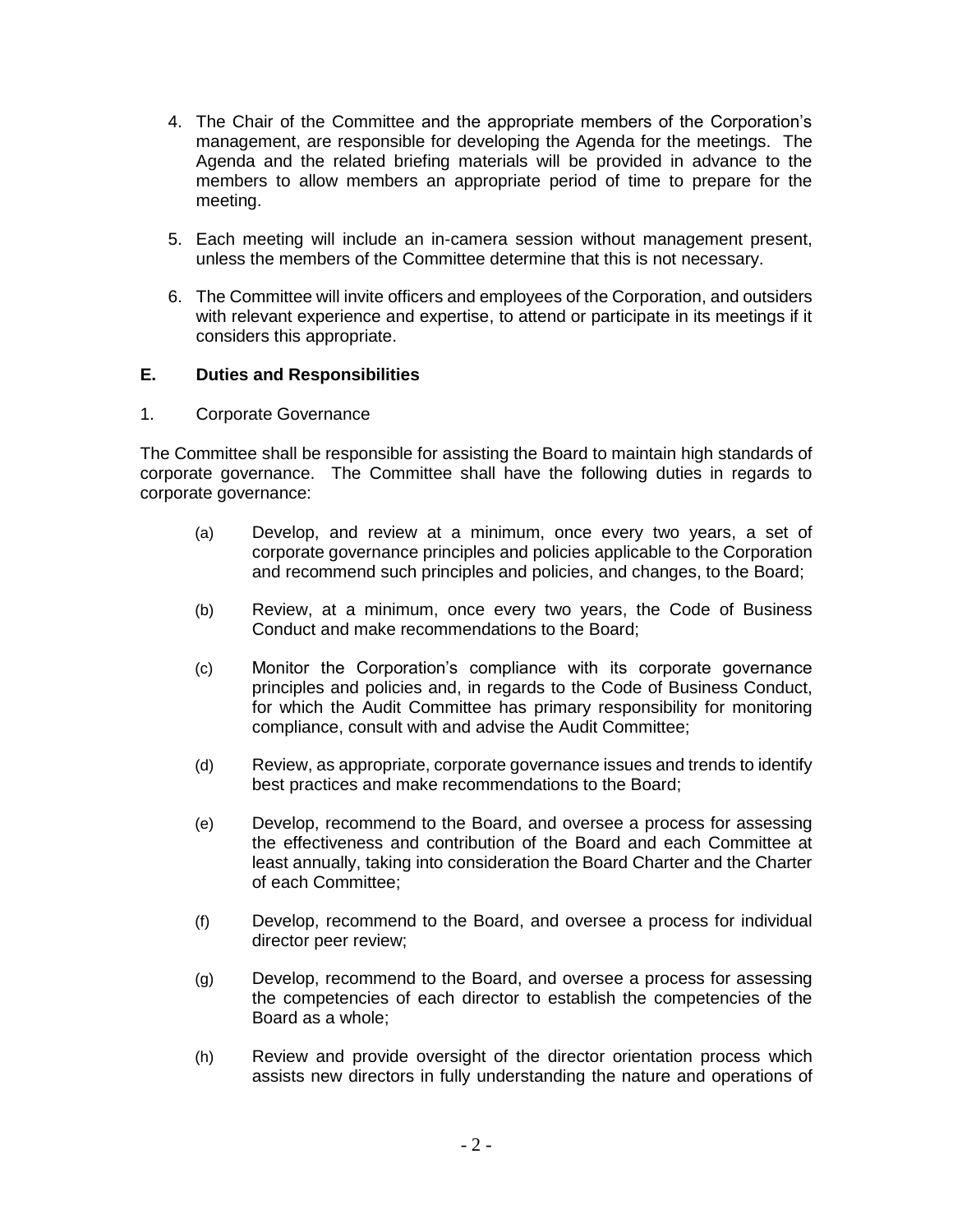the Corporation, explains the role of the Board and its committees and the individual contributions directors are expected to make;

- (i) Review at a minimum, once every two years the charters of the Board and each Committee (in consultation with the Audit Committee for the Audit Committee Charter) and make recommendations to the Board; and
- (j) Review and approve any public disclosure of corporate governance procedures, including the annual report.
- 2. Human Resources

The Committee shall have the following duties in regards to human resources management:

- (a) Review and approve on an annual basis the corporate goals and objectives relevant to the compensation of the President and Chief Executive Officer of the Corporation ("CEO"). The Committee shall evaluate at least once a year the CEO's performance in light of established goals and objectives and, based on such evaluation, shall, together with the other members of the Board, determine and approve the CEO's annual compensation;
- (b) Review on an annual basis management's long-range planning for executive development and succession, review and recommend to the Board the Executive Team Succession Policy and CEO succession plan;
- (c) With respect to executive management of the Corporation, review, approve and recommend to the Board for approval:
	- i. the process for performance reviews;
	- ii. compensation plans;
	- iii. the structure of executive management;
- (d) Review at a minimum, once every two years the position descriptions for the President & CEO, the Board Chair and the Committee Chairs;
- (e) Consult with the CEO regarding new candidates for employment in executive management positions, other than the Corporation's chief financial officer (which is the Audit Committee's responsibility);
- (f) Review and consider, from time to time, staff compensation policies and the funding and administration of the employee benefit plans of the Corporation;
- (g) Review and recommend to the Board the annual increment for staff salary increases; and